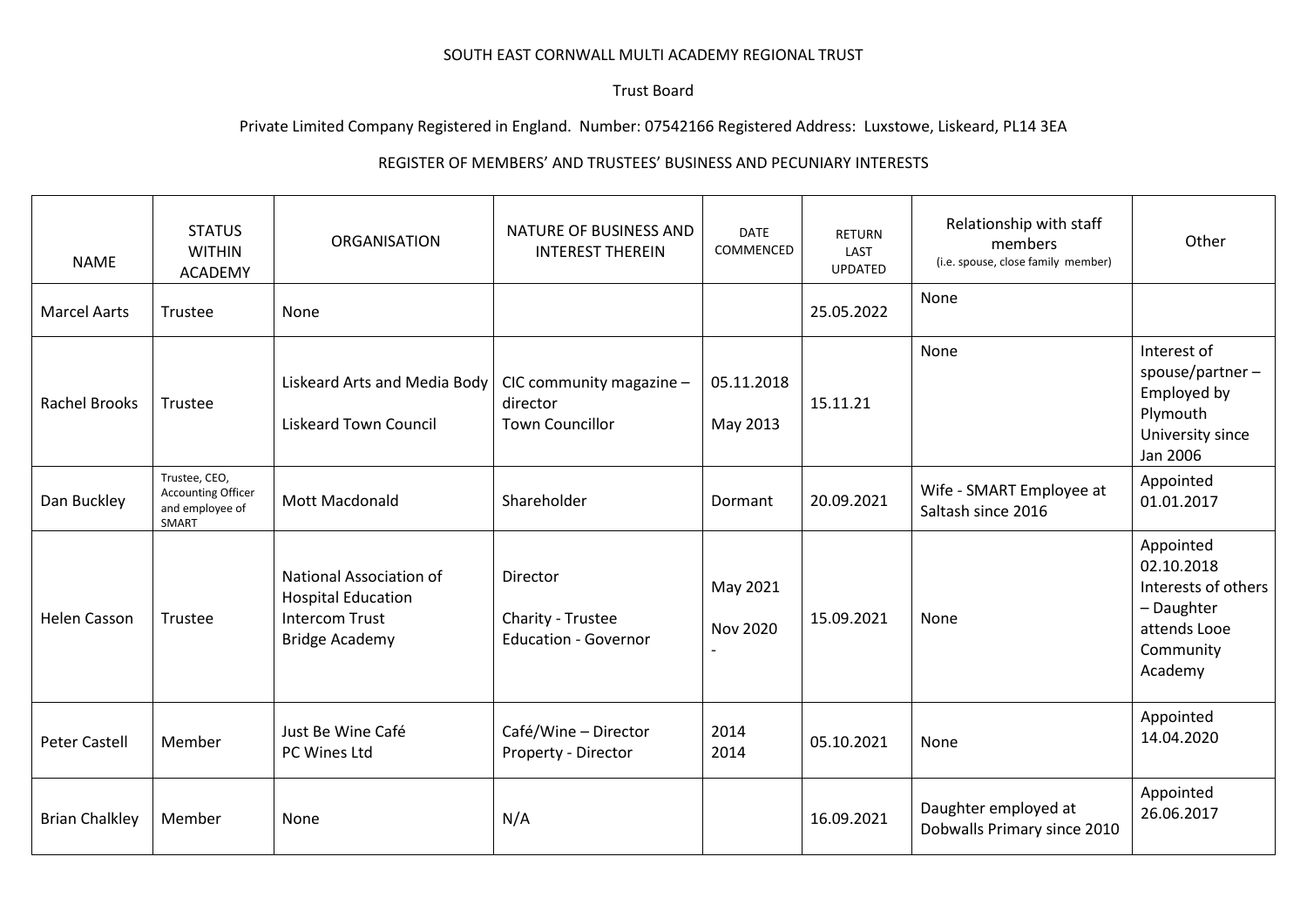| <b>Brian Cook</b>           | Trustee                          | <b>Exeter Learning Academy</b><br>Trust<br>None                                                              | Director<br>N/A                                                                                                                       | 2016                                                 | 13.09.2021 |                       | Appointed<br>29.03.2018<br>Term of office<br>ended 28.03.2022<br>Appointed                                         |
|-----------------------------|----------------------------------|--------------------------------------------------------------------------------------------------------------|---------------------------------------------------------------------------------------------------------------------------------------|------------------------------------------------------|------------|-----------------------|--------------------------------------------------------------------------------------------------------------------|
| Jamie Crisp                 | Trustee                          |                                                                                                              |                                                                                                                                       |                                                      | 23.09.2021 | None                  | 06.11.2018                                                                                                         |
| Lee Hallam                  | Trustee                          | My Need to Live CIC<br>Cornwall Plus Ltd<br>The Moorland Mousie Trust                                        | Director - Tech start up<br>Director - Holiday<br>accommodation business<br>Trustee - protection and<br>promotion of Exmoor<br>ponies | May 2020<br>May 2020<br>November<br>2020             | 19.06.2021 | None                  | Appointed<br>27.05.2021                                                                                            |
| Lydia Lawson                | Trustee                          | None                                                                                                         | N/A                                                                                                                                   |                                                      | 30.09.2021 | None                  | Appointed<br>25.06.2020                                                                                            |
| Steve Lloyd                 | Trustee                          | The Networked Learning<br>Partnership Ltd<br><b>International Space School</b><br><b>Educational trust</b>   | Management Consultancy -<br>Director<br>Secretary<br>Educational charity -<br>Trustee                                                 | 2003<br>2019                                         | 21.09.2021 |                       | Appointed as Member<br>21.04.2020<br><b>Resigned as Member</b><br>04.10.2021<br>Appointed as Trustee<br>05.10.2021 |
| Ken Martin                  | Member                           | <b>SBD Associates</b><br>Littleones LTD<br><b>SHCF</b><br><b>Mabbott Trust</b>                               | Consultancy - Director<br>Childcare - Director<br>Arts Charity - Trustee<br>Charity - Trustee                                         | 2007<br>2011<br>2010<br>2006                         | 16.09.2021 | None                  | Appointed<br>24.02.2011                                                                                            |
| Richard<br>Newton<br>Chance | Chair of Trust<br>Board, Trustee | Learnus<br><b>Calstock Parish Council</b>                                                                    | Educational Think Tank-<br>Other                                                                                                      | 2012<br>2021                                         | 24.09.2021 | Heaven's Thunder 2018 | Appointed as<br>Trustee<br>29.06.2017<br>Appointed as<br>Member<br>05.03.2018                                      |
| Chris Piper                 | Trustee                          | None                                                                                                         | N/A                                                                                                                                   |                                                      | 24.09.2021 |                       | Appointed<br>24.09.2020                                                                                            |
| Caleb Stevens               | Trustee                          | The Ark Corporation<br><b>Youth Hostel Association</b><br><b>ActionAid UK</b><br><b>BBC Children in Need</b> | <b>Company Director</b><br>Trustee<br>Trustee<br>SW Regional Committee<br>Member                                                      | 01.01.2021<br>01.11.2020<br>01.08.2021<br>01.03.2021 | 29.09.2021 | None                  | Appointed<br>10.11.2018                                                                                            |